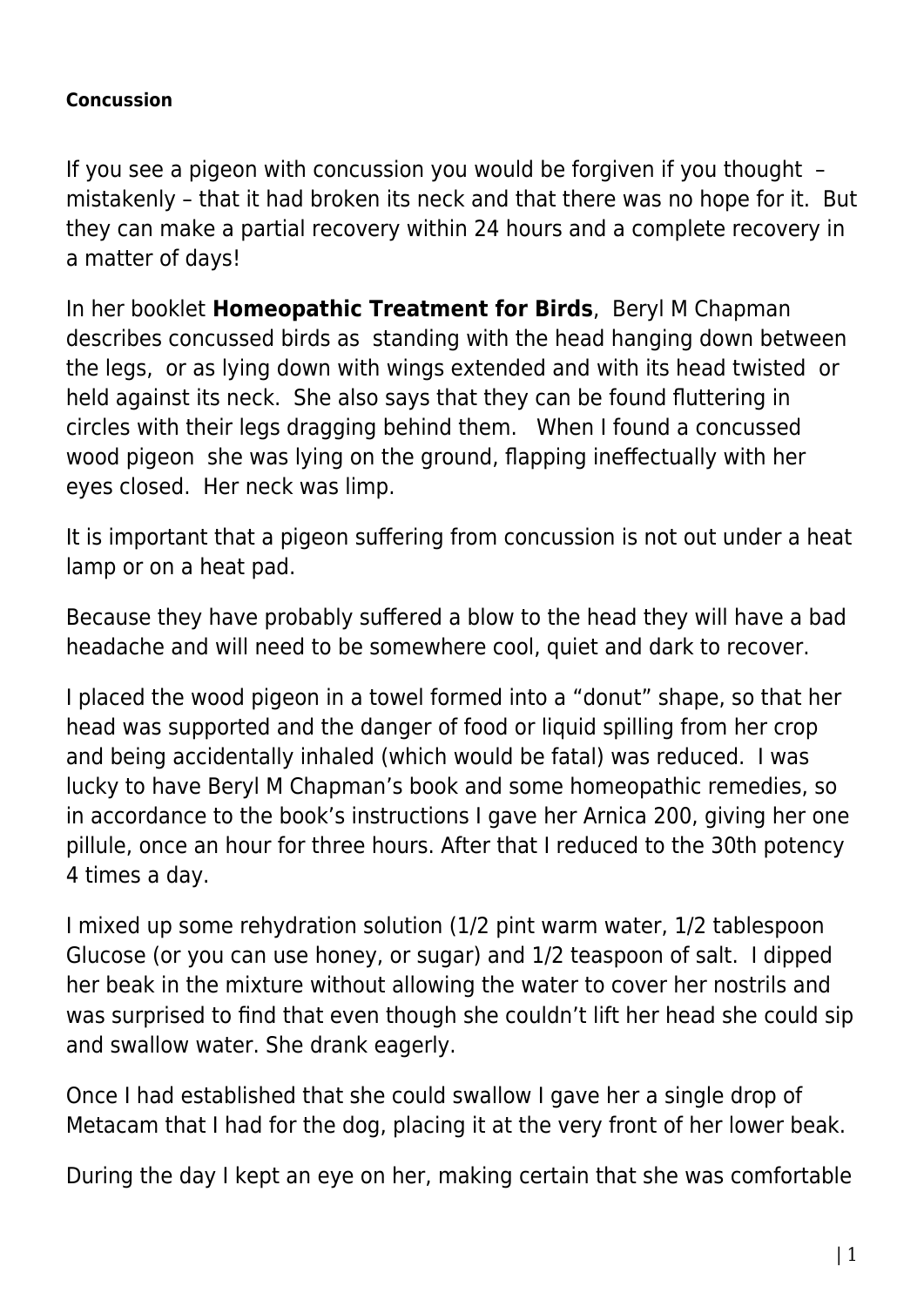and that her head was propped up, dipping her beak in the rehydrating solution regularly. When I went to bed that night she was still unable to lift her head, but when I checked up on her at 2 am she was holding it in the normal position and I was able to offer her food (birdseed and defrosted peas ) in a dish which I placed within easy reach of her beak. .

It took her a few days to recover her ability to stand, and then to walk and then to fly but within a week she was back to normal.

Salmonellosis /Paratyphoid

This is a bacterial infection that affects :

– the pigeon's **digestive system** causing green and slimy droppings,

– the **joints** causing them to swell and the pigeon to limp of have difficulty flying

– the **brain** causing n abscess which leads to the pigeon to twist its head and be unable to lift it from the ground.

Pigeon Paramyxovirus

## **Pigeon Paramyxovirus**



Pigeons with Pigeon Paramyxovirus will

sometimes hold their heads tilted as they walk or appear to have difficulty controlling it enough to turn it the right way up, appearing to gaze at the sky (a condition referred to as stargazing) .

This is a list of the other symptoms that you could find in a pigeon with Paramyxovirus, not all affected pigeons display all the symptoms: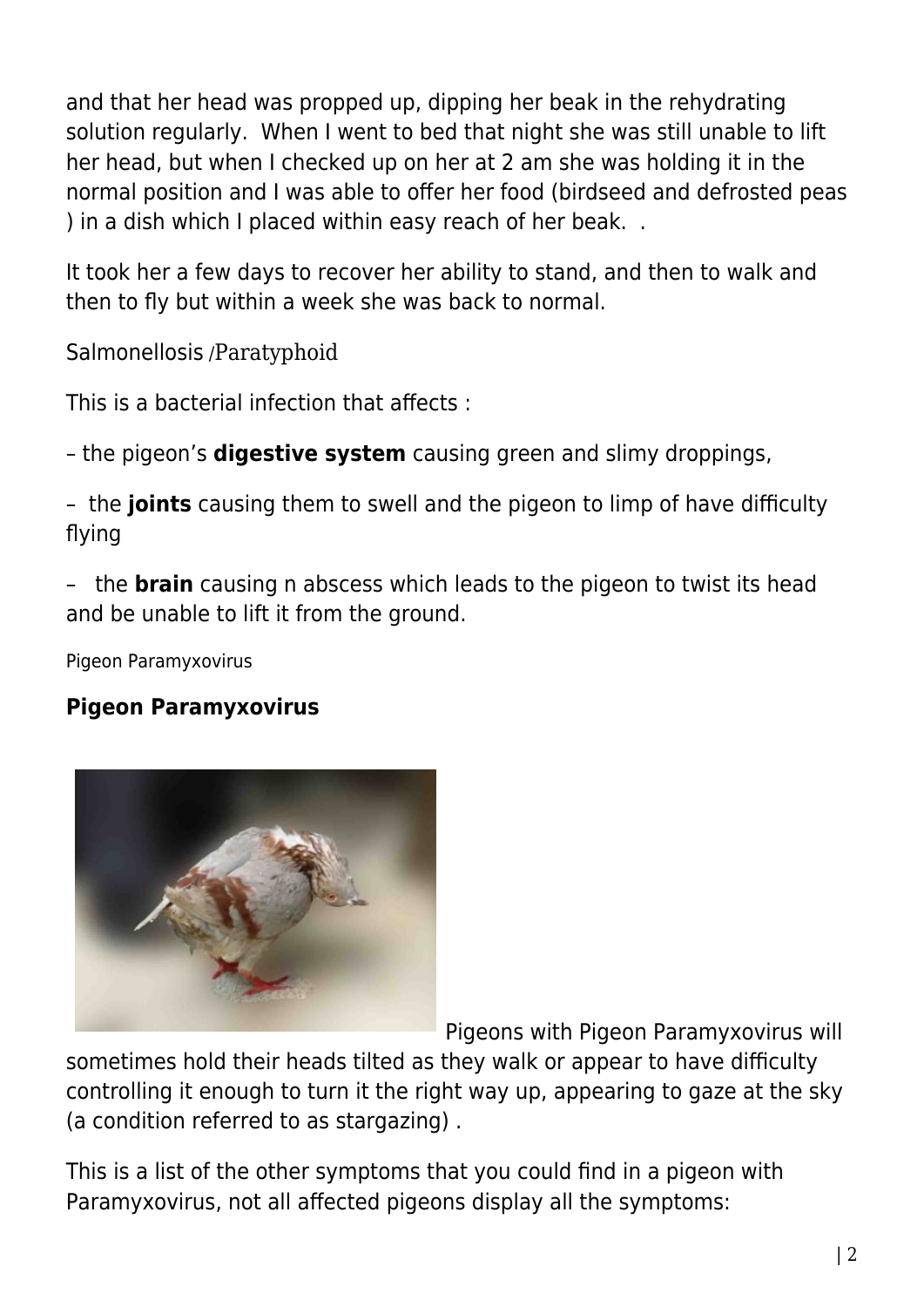- Thin broken solid droppings in a pool of liquid
- Fine tremor of eyes or head
- Staggering
- Somersaulting in flight
- Crash landing
- Difficulty picking up seed, pecking and missing.
- Tossing seed backwards
- Twisting neck, head upside down (torticollis, star gazing) see photo.
- Paralysis of legs or wings
- Spiralling in flight
- Flying backwards
- Turning in circles
- Having fits
- Suddenly dropping off to sleep, head slumped forwards (zonking out!)
- Pulling head backwards towards tail.

Despite the severity of the symptoms the pigeons don't often appear to be in discomfort or ill, we tend to describe them as "otherwise well"! However, the pigeon will need to be caught in order to isolate it from other pigeons that might become infected and to give it the supportive care that it will need to survive the disease.

Pigeon PMV can damage a pigeon's nervous system. Some pigeons make a quick recovery but can have the symptoms (not the virus) return weeks or months later, some will take longer as the healing process can be very slow, others will have residual nervous symptoms for the rest of their lives and will be unreleasable.

If you decide to take a pigeon with paramyxovirus to a rescue centre or to a vet the most likely outcome is that it will be euthanased, because PPMV is an infectious disease that requires the bird to be isolated from other pigeons for at least 6 weeks and most centres don't have the resources to do that. However, there are a few rescue centres that are equipped for nursing pigeons with PMV and some will be able to offer them a permanent haven if they don't make a complete recovery.

PIGEON PARAMYXOVIRUS is a viral disease that does not affect man or animals, but a human that handles a pigeon with PMV or the live vaccine can develop conjunctivitis if sensible precautions are not taken (eg, do not touch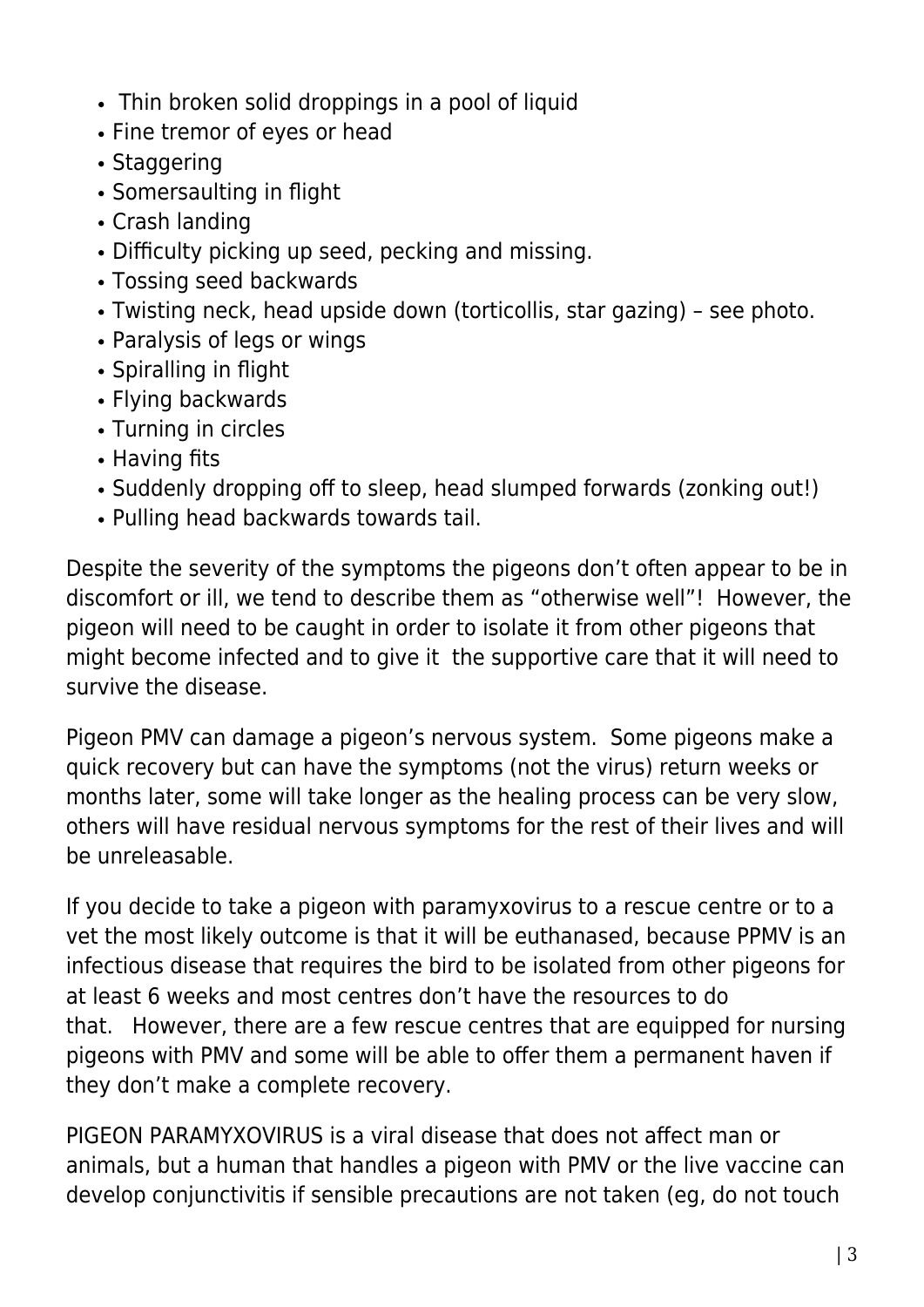your eyes immediately after handling a pigeon with PMV or the live vaccine).

The incubation period can vary from a few days to several weeks. The most common symptoms seen by the rescuer, though only a few will be seen at the same time are : Pigeon turning in circles, difficulty picking up seed, pecking and missing, tossing seed backwards, staggering, extremely watery poops, thin broken solid droppings in a pool of liquid, fine tremor of eyes or head somersaulting in flight, crash landing, twisting neck, head upside down (torticollis, star gazing) , spiraling in flight, flying backwards , having fits, walking backwards.

Some of these symptoms are found in other illnesses, **but not in the same combination**. The presence of PPMV antibodies can be established by a blood test, I would advise anyone who suspects PMV and wants this confirmed, or wants to eliminate other causes of the symptoms, to use the *[Retford Poultry Partnership](https://www.pigeonrescue.sirtobyservices.com/postaltesting.html)* [p](https://www.pigeonrescue.sirtobyservices.com/postaltesting.html)ostal testing service.

Wildlife Rescue Centres tend to diagnose PMV on a combination of symptoms, eg polyuria (passing a lot of water) and polydipsia (drinking a lot of water) without weight loss, or polyuria and nervous symptoms.

During the recovery period keep pigeons with Pigeon PMV in a quiet, warm (not hot) cage with soft flooring away from any intense light source. Provide a brick for perching.

To ensure that they are able to pick up food place seed in a deep dish so that if they stab at random they can pick seed up.

Because Pigeon PMV can cause fits pigeons are at risk of drowning but they need free access to water. Provide water (with added electrolytes if possible) in a deep narrow container to minimise the risk of accidental drowning. Watch the pigeon to ensure it is drinking.

Hand feeding may be necessary. Frozen peas and sweetcorn thawed in hot water for about 10 minutes can be hand fed as in this video.

To work out how much food a pigeon needs, weigh the pigeon and the peas…feed the pigeon 1/20 (5%) of its weight in peas **twice** a day. For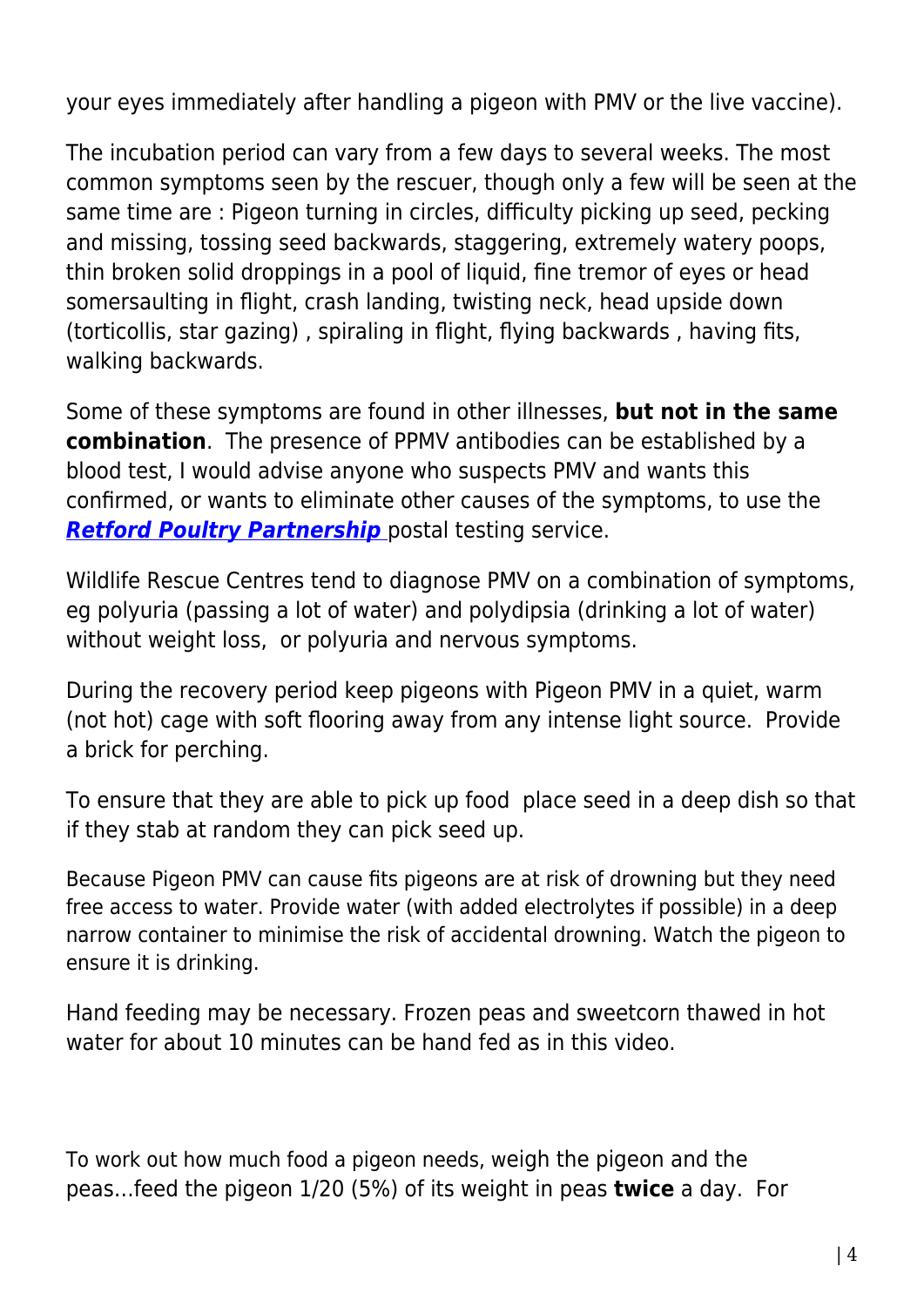example, if a pigeon weighs 300 grams it would need 15 grams of peas and corn **twice a day**. If the pigeon is thin, or if it loses weight add a few more pieces at each feed.

If the pigeon is difficult to feed, then give the peas and corn in several small meals.

The disease runs its course in about 6 weeks, by that time the pigeon has stopped shedding the virus and won't infect other pigeons but nervous and gastro-intestinal symptoms may persist longer.

Vitamins should be given to boost the immune system. Probiotics can be used to crowd out any bad gut bacteria and electrolytes can be given to replace the electrolytes lost through polyuria (passing a lot of water).

I have found that providing a calcium supplement on arrival (Gem Calcium Syrup with Vitamin D3) has helped. The dose I gave was two drops a day for 3 days.

I have had some success treating the paralysis/stroke symptoms of Pigeon PMV using the homeopathic remedy Conium Maculatum (common hemlock) dosing with a single tablet of the 30 potency three times a day for up to 10 days. As the pilules must not be handled I find it easier to use plastic tweezers to pop them into the bird's mouth. Birds that tremble and fall over when they try to move because their balance is impaired may benefit from Argenitum Nit 30 potency, one tablet given 3 or 4times a day for up to 2 days. Belladonna can be used for birds that are restless with convulsive movement and jerking limbs. 2 pilules twice a day.

Homeopathic remedies should be given 20 minutes after food.

Pigeon PMV is highly infectious to other pigeons , victims should be kept isolated from other birds for at least 6 weeks. Maintain scrupulous hygiene , regularly disinfecting food and water containers with bleach. Always see to a pigeon with Pigeon PMV after you have treated your other birds. That reduces the risk of carrying the infection to other birds in your care.

The virus is mainly shed in the droppings and spreads in fecal dust,so make